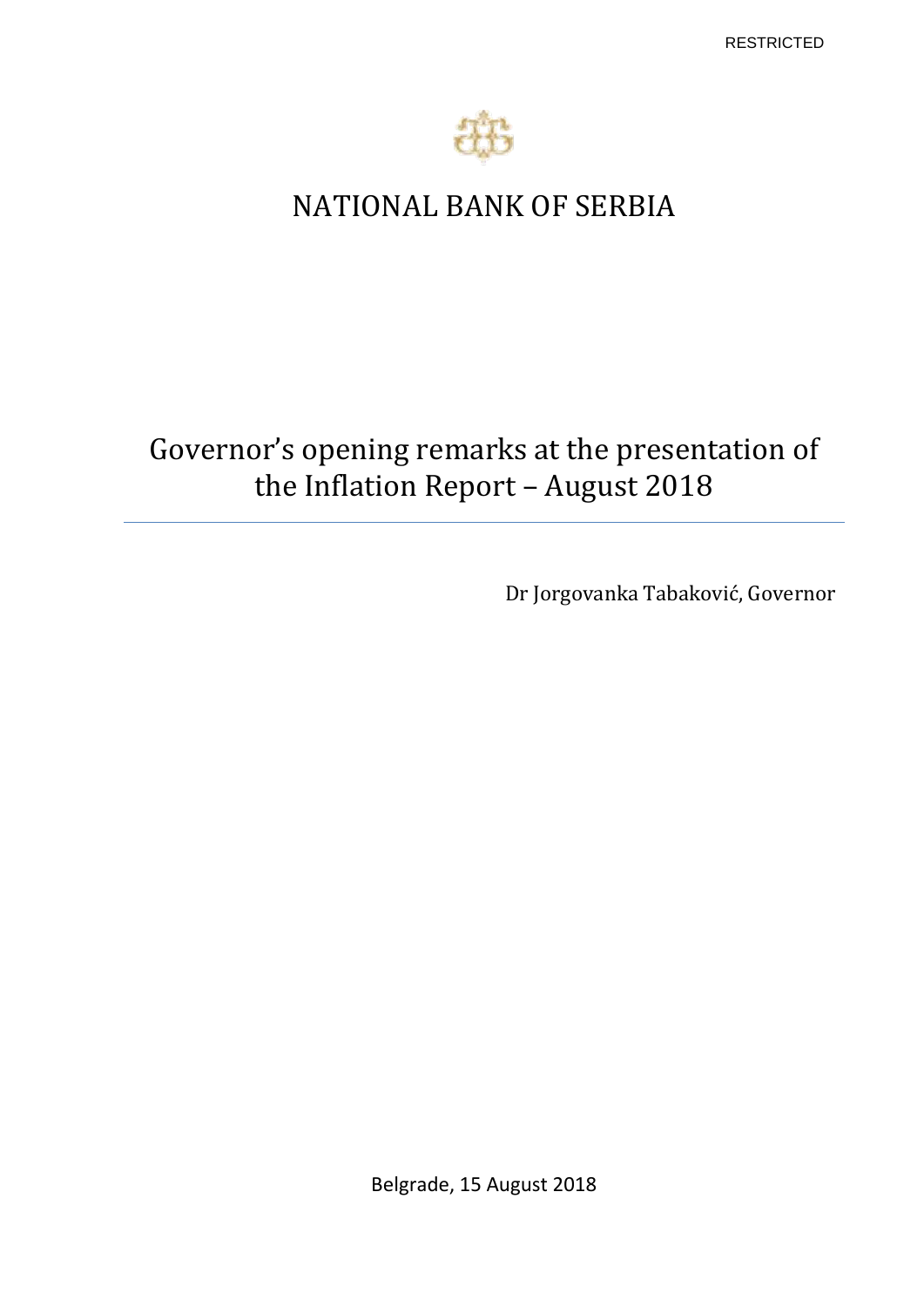#### *Ladies and gentlemen, esteemed members of the press, dear colleagues,*

Welcome to the presentation of the August *Inflation Report*. As always, we will give you an overview of monetary and macroeconomic trends for the period since the previous Report and set out our expectations for the period ahead. Given that on 6 August I rounded off my first term of office as the governor, allow me, before I give the floor to my colleagues, to briefly dwell on some of the results achieved over the last six years, since results are the right and only measure of success.

As you have witnessed yourself, in the past six years Serbia has been transformed into a stable and promising economy – an economy with low and predictable inflation, balanced fiscal account, reduced external imbalances, a downward trajectory of public and external debt, growing investment and recovered labour market. Today we live in a country with a significantly lower risk premium, an upgraded credit rating and a better position on the international competitiveness lists. Progress is also reflected in lower interest rates and, by all means, in the preserved value of the dinar and opened possibilities for raising our income, all of which boosts investment, exports and production.

**In such an ambience, Serbia's gross domestic product has been on the rise for eleven quarters in a row and, according to our latest projections, this year its growth rate is going to measure 4%.** This is by 0.5 percentage points more than what was envisaged by our May projection, owing to a faster than projected growth in construction and agriculture – on the production side, and a faster pick up in investment – on the expenditure side. We expect such movements to continue in the period ahead, given that favourable conditions at home support growth in investment and exports and, by extension, higher employment and living standard of citizens. Most importantly, the results achieved are long-term and lasting.

## *For five years in a row, inflation has been low, stable, predictable and comparable to that in European countries, and the NBS is trusted that inflation will remain low in the future as well.*

What we consider our most important result is that low inflation has become a normality in Serbia, which means that we have **succeeded in achieving our primary objective, mandated by law**. Not so long ago, in the autumn of 2012, year-on-year inflation measured 12.9%. In less than one year we brought it down to 2.2% and **preserved it at an average of 2.0% in the next five years**. Since that time inflation in Serbia **hovered at a level recorded in European countries, equalling 2.4% in July**. The intention to maintain, in the period to come, what has been achieved is also affirmed by our decision to **lower the inflation target from 4±1.5% to 3±1.5%** as of the beginning of 2017.

Low inflationary pressures reflected primarily adequate monetary policy measures that were fully coordinated with fiscal policy, and this was also at the core of anchoring inflation expectations. Today the financial and corporate sectors expect inflation to be maintained at a low level, as they have done for almost five years, since this brings certainty to their business and planning.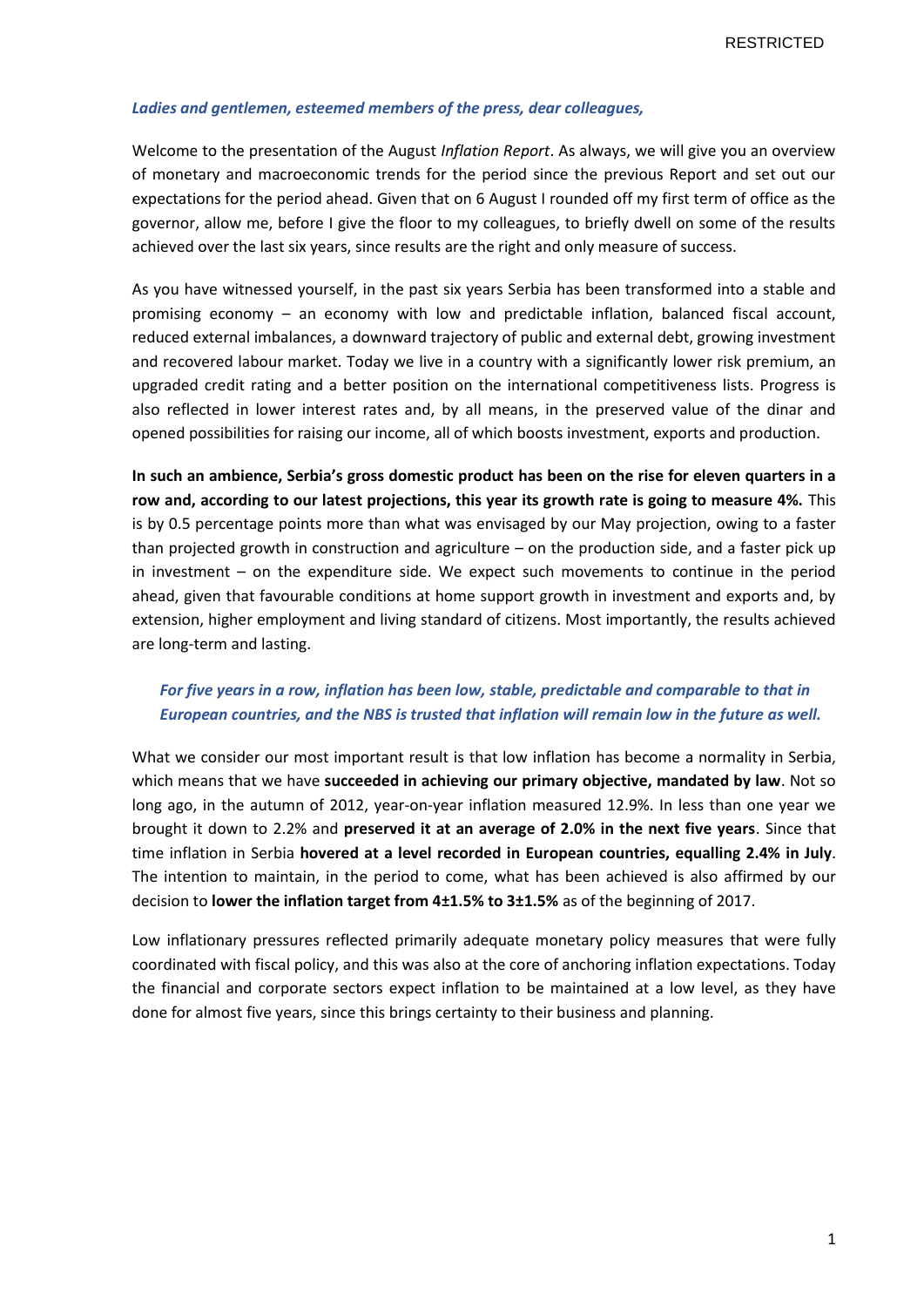

*Relative stability of the dinar exchange rate has been preserved and the country's foreign exchange reserves have increased.*

In the last six years we have also maintained relative stability of the exchange rate – **the dinar gained 0.5% against the euro**. It should be noted that relative stability has been preserved despite strong turbulences in the international environment – Brexit, Fed's monetary policy normalisation, trade and geopolitical tensions, crisis in some EU countries, Asian stock market meltdown in early 2016, etc.). We have carefully assessed the intensity and type of pressures in the foreign exchange market and **intervened impartially in both directions.** Improvement in domestic macroeconomic indicators and the strengthening of the resilience of the domestic economy to shocks from the international environment shifted the focus toward purchase side interventions, especially during the last two years. As a result, **the country's foreign exchange reserves gained EUR 1.1 billion on this account**, and now serve as a guarantee of future stability.



At end-July 2018, **Serbia's net foreign exchange reserves** reached their **highest level since 2000 –** EUR 9.5 billion, gaining EUR 4 billion from end-July 2012. To buttress stability, **we also increased the quantity of gold in foreign exchange reserves** – to 19.9 tonnes, which is 5.1 tonnes more than at end-July 2012.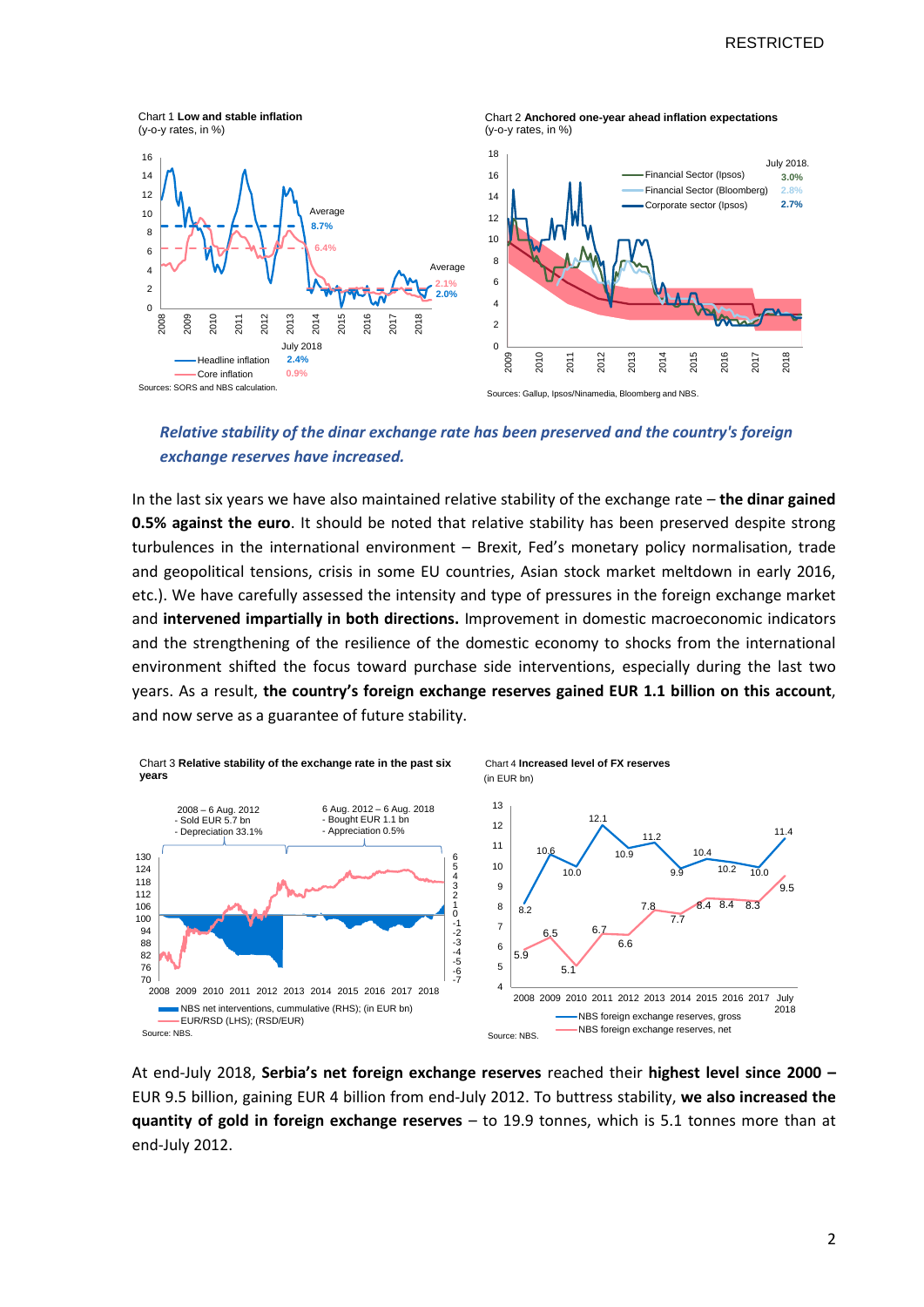#### *Interest rates fell to their lowest levels.*

Based on the analysis of inflation factors and risks in the domestic and international environment, in May 2013 we embarked on a cycle of monetary policy easing. Since then, the **key policy rate has been reduced by 8.75 percentage points, to 3.0%**, its lowest level yet in the inflation targeting regime. The NBS gave an additional monetary incentive to the economy by **gradually lowering foreign exchange required reserve rates**, which generated around EUR 1 billion support to credit growth in 2015 and early 2016.



Monetary policy accommodation **fully translated into reduced costs of borrowing of corporates, households and the government.**

Since May 2013, **interest rates on new and existing dinar household loans have been halved, and those in the corporate segment turned even three times lower**, which gave an impetus to disposable income, investment and economic activity.

Today interest rates on dinar government securities are by around 7 percentage points lower (depending on maturity) than in May 2013 when we embarked on monetary policy easing. **The dinar yield curve was extended to 10 years**, with the interest rate of 4.80%, while in October 2014, when the ten-year dinar security was issued for the first time, it measured 13%. Today, this maturity



Chart 8 **Interest rates on dinar loans are at a minimum** (annual level, in %)



Source: Ministry of Finance.

\* Excluding coupon securities with the rate linked to the NBS key policy rate.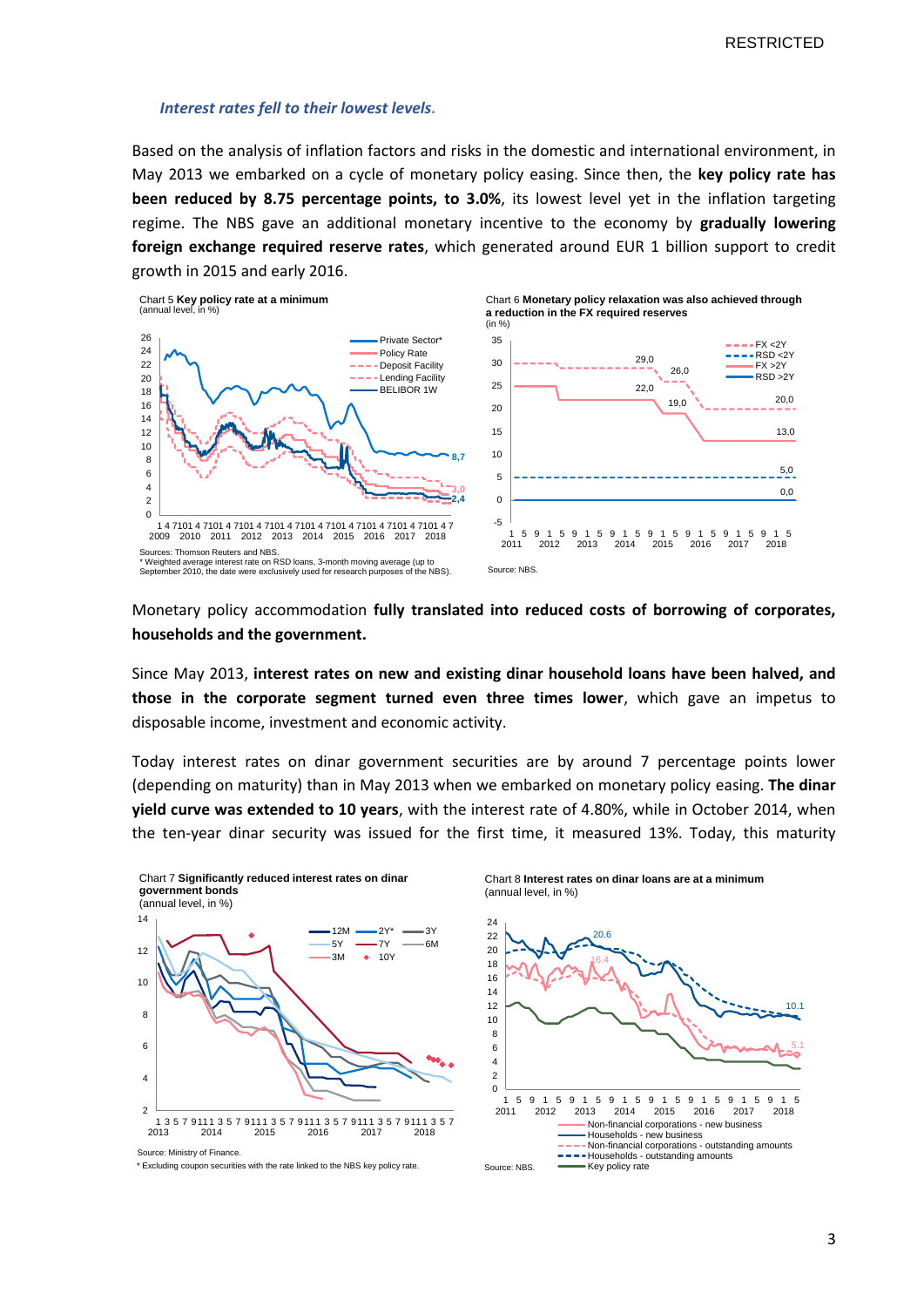accounts for around 15% of the total portfolio of dinar government securities. Apart from the decline in the risk premium and financing needs of the country, monetary policy easing also contributed to a sizeable reduction in interest expenses and thereby to a better fiscal result. The public debt–to-gross domestic product ratio declined to below 60%, and the dinar share of public debt rose to 25%.

**All three rating agencies** monitoring our development **increased Serbia's credit rating** in 2017, assessing that the National Bank of Serbia was successful in preserving price stability and thereby rightfully earned higher credibility. The country's risk premium dropped significantly in 2017, with EMBI for Serbia moving below 100 basis points by the end of the year, only to drop to 85 basis points early this year. Serbia's risk premium is today considerably below the global and European average, and by almost 300 basis points lower than at end-2012.



*Monetary policy supported lending, and by extension, economic activity.* 

In conditions of accelerated lending, strongly supported by monetary policy measures, **growth in corporate investment lending** is seen as another positive development. The approval of investment loans has stepped up since 2015 and represented one of the important sources of financing in the new investment cycle, contributing to faster economic growth. **Their importance is best illustrated by the fact that in the last three years new investment loans almost equalled the inflow of foreign direct investment.** 

### *We have reduced non-performing loans significantly and preserved financial stability.*

Another important result we have achieved is a considerable reduction in inherited non-performing loans (NPLs). Within three years only, **the level of NPLs was slashed by more than 60% and their share in total loans by 14.6 percentage points – from 22.4% in July 2015 to 7.8% in June 2018.** This is the lowest level of the NPL ratio since its monitoring began in late 2008. The structure of the NPL reduction was also favourable, because the greatest decreases were recorded in sectors most severely hit by the crisis (construction, manufacturing and trade).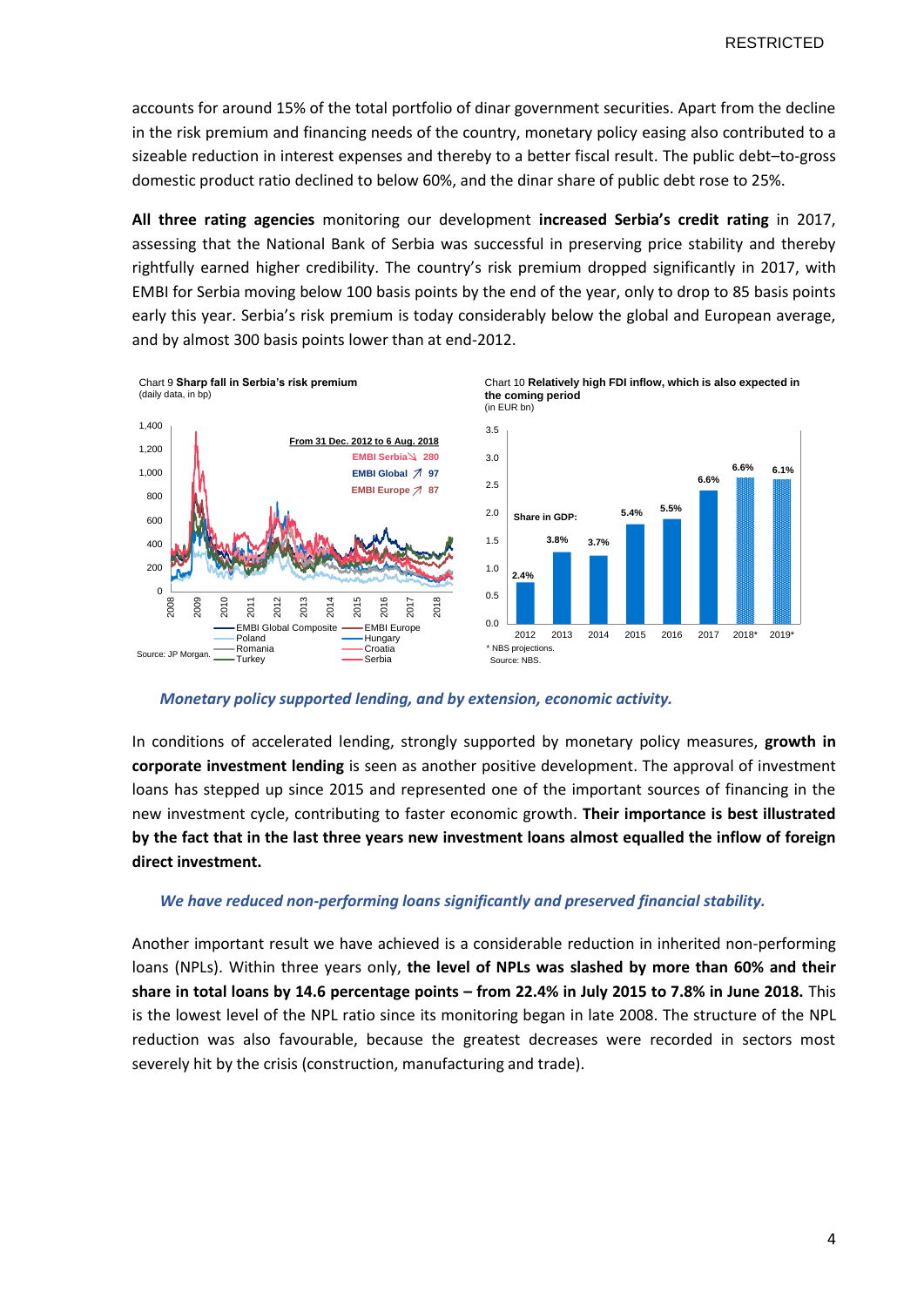Chart 11 **Fall in borrowing costs encouraged lending activity** (at constant exchange rate as at 30 Sept. 2014, y-o-y rates, in %)

#### -15  $-10$ -5  $\Omega$ 5 10 15 20 25 1 4 7101 4 7101 4 7101 4 7101 4 7101 4 7101 4 7101 4 7101 4 2010 2011 2012 2013 2014 2015 2016 2017 2018 Total  $---$  Total  $---$  Total\*  $---$  Enterprises<br>---- Enterprises\*  $---$  Households ---- Household  $-Households = - - Households$ 11.1 (14.3\*) 7.6 (14.1\*) 5.5 (14.5\*) \* Excluding the effect of NPL write-off and sale since early 2016. Source: NBS.





### *By reducing interest expenses and exchange rate losses we significantly contributed to profitability of the corporate sector.*

Profitability of the Serbian corporate sector increased significantly in the last three years, thanks to its higher competitiveness, and also owing to the reduction of interest expenses and exchange rate losses. In 2017, **corporate interest expenses were 37% lower** than in 2014 (down by RSD 54 billion), in the face of the rising stock of corporate loans. Thanks to the relative stability of the exchange rate, **corporate exchange rate losses went down by 60%** (or by RSD 148 billion). The end-result is higher profit, which corporates used in the right manner – to increase investment and expand their business.

# *A stable and predictable business ambience is conducive to strengthening investment, foreign trade and economic activity.*

Positive effects of macroeconomic stability are also evidenced by the **increasing exports of our products and services**, which feeds back positively to the foreign exchange market and stabilises its movements, and by extension, inflation movements as well. Since 2016 we have exported more than half of our production, and in the second quarter this year goods and services exports reached 54.4% of gross domestic product (for the sake of comparison, in 2012 their share measured 36.2%).

The effects of macroeconomic stability also lie at the core of **investment growth**, which additionally accelerated from the start of 2018 and, judging by all indicators, **investment share in gross domestic product is likely to exceed 22% in the year as a whole**. Apart from increased profitability of corporates and previously mentioned investment loans, a step-up in private investment growth in recent years was also spurred by foreign direct investment. All of this confirms that we are an economy that now attracts an increasing number of non-resident investors with a long-term focus. The rise in foreign direct investment has continued and this year we expect to see a net inflow of around EUR 2.6 billion.